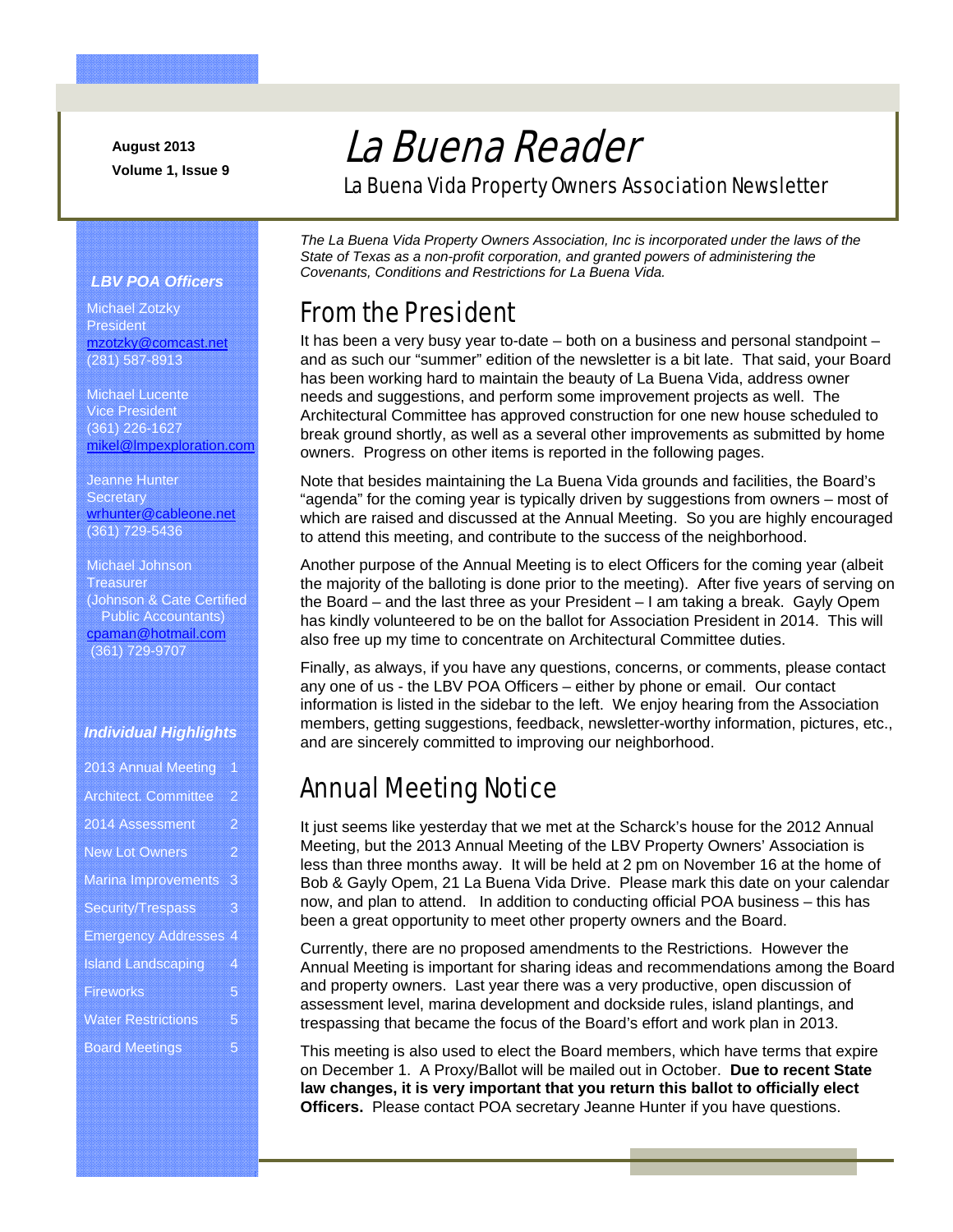#### *Architectural Committee*

*Chair Michael Zotzky (281) 293-1253 michaelzotzky@gmail.com*

*Members David Becker (361) 884-3613 dkbecker1137@sbcglobal.net*

*Byron Fields (361) 883-4721 Byron.Fields@att.net*

*Randy Hunter (361) 729-5436 wrhunter@cableone.net*

### Architectural Committee Report

In late May, the Architectural Committee approved plans for the Marable home (Patrick and Eve) to be constructed on Lot 35 by Hardesty Builders, Inc. (Bob – and Kari – Hardesty are also LBV residents). The temporary electric pole has been set, foundation location has been flagged, and construction should start soon.

Regarding other projects, in February the Committee approved plans for a privacy wall to be constructed at the Cameron residence, 4 La Buena Vida Drive (Lot 44). Wall construction and stucco are completed, and painting is next. In April, the Committee approved plans and specifications for at pool at the Becker residence, 28 La Buena Vida Drive (Lot 20). That project is complete, and David is enjoying his new pool!

Members of the Architectural Committee have also fielded questions from two other Lot owners preparing to submit plans. If you are a property owner contemplating building, or have any questions regarding improvements, please feel free to contact Michael Zotzky or any of the other Architectural Committee Members.

### Proposed Fiscal 2014 Annual Assessment

At the 2012 Annual Meeting, there was a discussion of assessment level, and owner concern about the fluctuation of fees over the years – as high as \$1,600, and as low as \$1,200 per lot. Last year, the Association undertook some capital projects – the largest of which were installing master valves to enhance the sprinkler system, and upgrading (LED) front entrance landscape and flag pole lighting – which required dipping into the reserve funds. At the 2012 meeting, the Board suggested that an assessment level of \$1,500 to be appropriate long term for LBV, to fund some identified capital projects and a reasonable reserve for "unscheduled" events. However, as the Restrictions only authorize a 10% increase without a vote from the property owners, the 2013 assessment could only be raised to \$1,400 per lot.

Based on actual and projected expenses for the current fiscal year, it appears that Association finances will roughly break-even in 2013. Considering expected costs for next year – the Board approved a 2014 Assessment level of \$1,500 per lot at the August Board Meeting. Detailed financial information for fiscal year 2013 and projection for 2014 will be presented in the Annual Meeting in November.

# Welcome New Neighbors

Two La Buena Vida lots have changed ownership since the last newsletter was published. David and Lynda Fanta of Sugarland, Texas purchased Lot 23 in December 2012. Bruce and Dorinda Ellingsworth of Colleyville, Texas purchased Lot 30 in 2013. Welcome to the neighborhood and we hope to see you at the Annual Meeting!

# Association Website

Just a reminder that all of the "official" La Buena Vida documents – such as bylaws, restrictions and policies – as well as the newsletters, are posted on the LBV website at www.lbvpoa.com. If there are any other items you would like to see included on the website – or even better yet, have pictures for us that are relevant – please contact one of the Officers.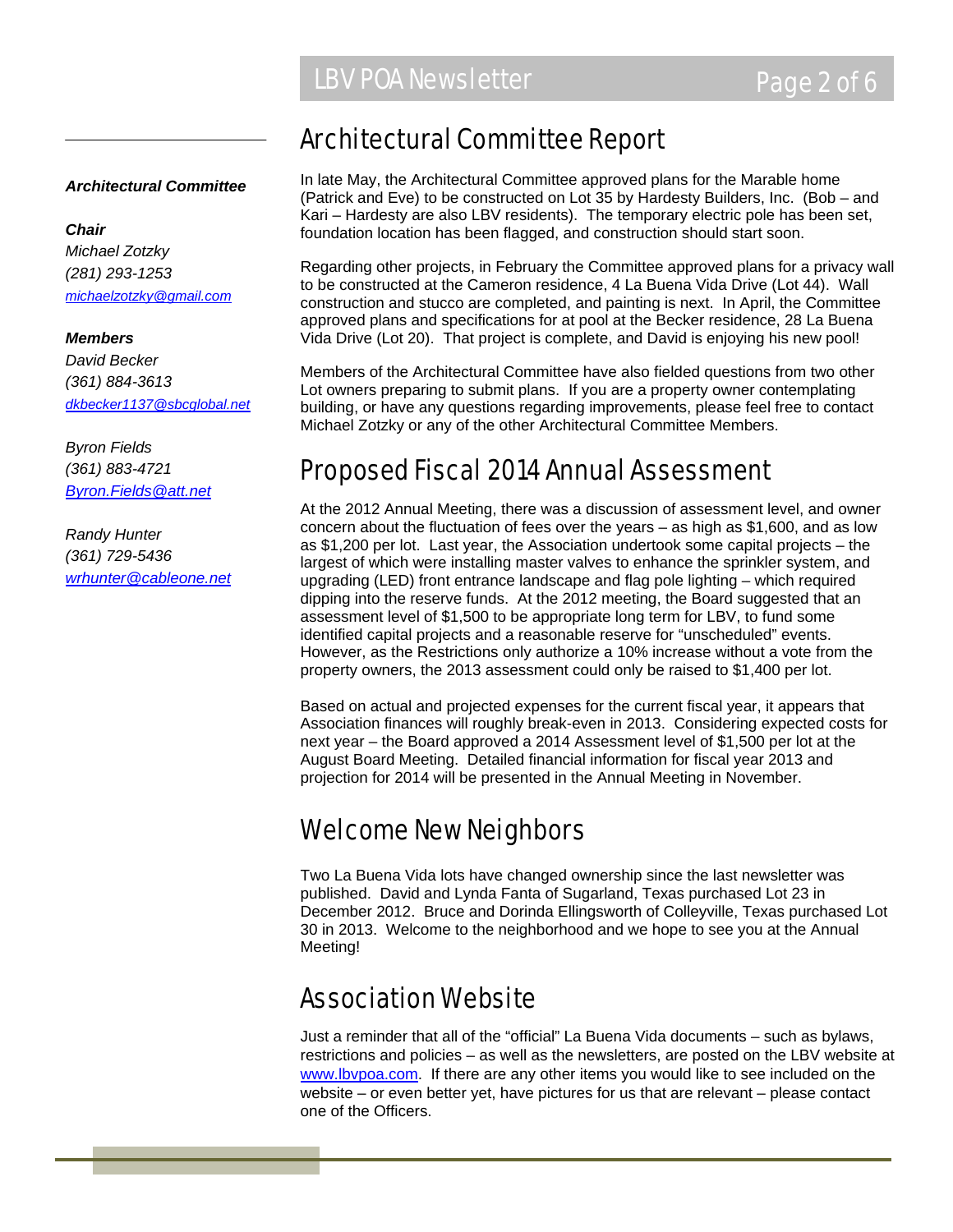### Marina Improvements & Dockside "Rules"

As reported in the December newsletter, our work on the sprinkler system revealed that the water spigot at the marina is actually tapped into a sprinkler trunk line, downstream of the anti-siphon valve. While it is unlikely that any ground water could flow back into this section of the pipe, we advised marina slip owners not to drink this water.

In April, a plumber was contracted to add a hose bib connection at the marina area to supply potable water to the owned slips. A City of Rockport permit was finally obtained for the water meter at the marina, and the plumber has completed the work and a new hose bib was installed. In May, the City of Rockport inspected and approved the plumbing. The next step is to extend the water line to the fish cleaning stand and the boat slips. Installation of additional lighting at the fish cleaning stand is also planned. All of these improvements should be completed prior to the Annual Meeting.

The "owned" slips will also be power washed soon, and sealant applied to preserve the wood. This will be funded by the Marina Assessment fees collected in 2013. This work is also planned to be completed prior to the Annual Meeting.

Finally, at the 2012 Annual Meeting, a "draft" version of Dockside Rules and Regulations was also reviewed and discussed with owners in attendance. The Dockside Rules and Regulations were developed by the Board in an attempt to promote safety and comfort for everyone using the marina, as well as protect private and common property. These rules are standard for all marinas – public and private – including Key Allegro, Cove Harbor, and others. No objections were cited, nor were any changes or additions recommended. Notice and request for comments was also provided in the December newsletter. No additional input was received, and the Rules were approved by Board vote in the January 2013 meeting. The Rules have also been filed with the County Clerk, Aransas County (as required for POA regulations), and are posted on the POA website: http://www.lbvpoa.com/LBV\_MarinaRules.PDF

# Addressing Security and Trespass

As discussed in the Annual Meeting, in the past year there has been an increase in people fishing at the marina, or on private lots, that are not lot owners. Michael Zotzky contacted the County Attorney and the Constable to understand what can be done to keep use of the neighborhood exclusive to its owners. To enforce "no trespassing" laws, there are specific requirements for private property signage. Additionally, there has to be a complaint form filed by a LBV Officer. This allows the Sheriff or Constable to remove unauthorized visitors. If they come back a second time, they will be cited for criminal trespass.

You might have noticed that in April, there were signs installed at the front gate, the marina, and on the islands. The Board actually put a lot of thought into these, trying to limit the visual impact, but at the same time satisfy the legal requirements. (Note that if you drive thru some of the other waterfront developments, you will see similar versions of the signs, which indicate this issue is not unique to LBV.) A complaint form can be signed by an LBV Officer relatively quickly, and the Constable and Sheriff offices have phone numbers for the Officers. One law enforcement officer thanked the Board for installing the signs, as it makes it easier for him to do his job. Additionally, trespassers have since been removed on several occasions. *"No Trespass" sign at LBV front entrance.* 



*Photo courtesy of Jeanne Hunter* 

**If you see unauthorized activity at the marina or on private land, please contact the Constable or the Sheriff. Constable Doc Thomas can be reached on his cell phone at (361) 463–1789, or Sheriff Mills (361) 729-2222.** Both of these individuals have been very attentive to the needs of the community, keeping the area safe, and have been guests at our Annual Meeting in past years. Please tell them "thank you" when you see them.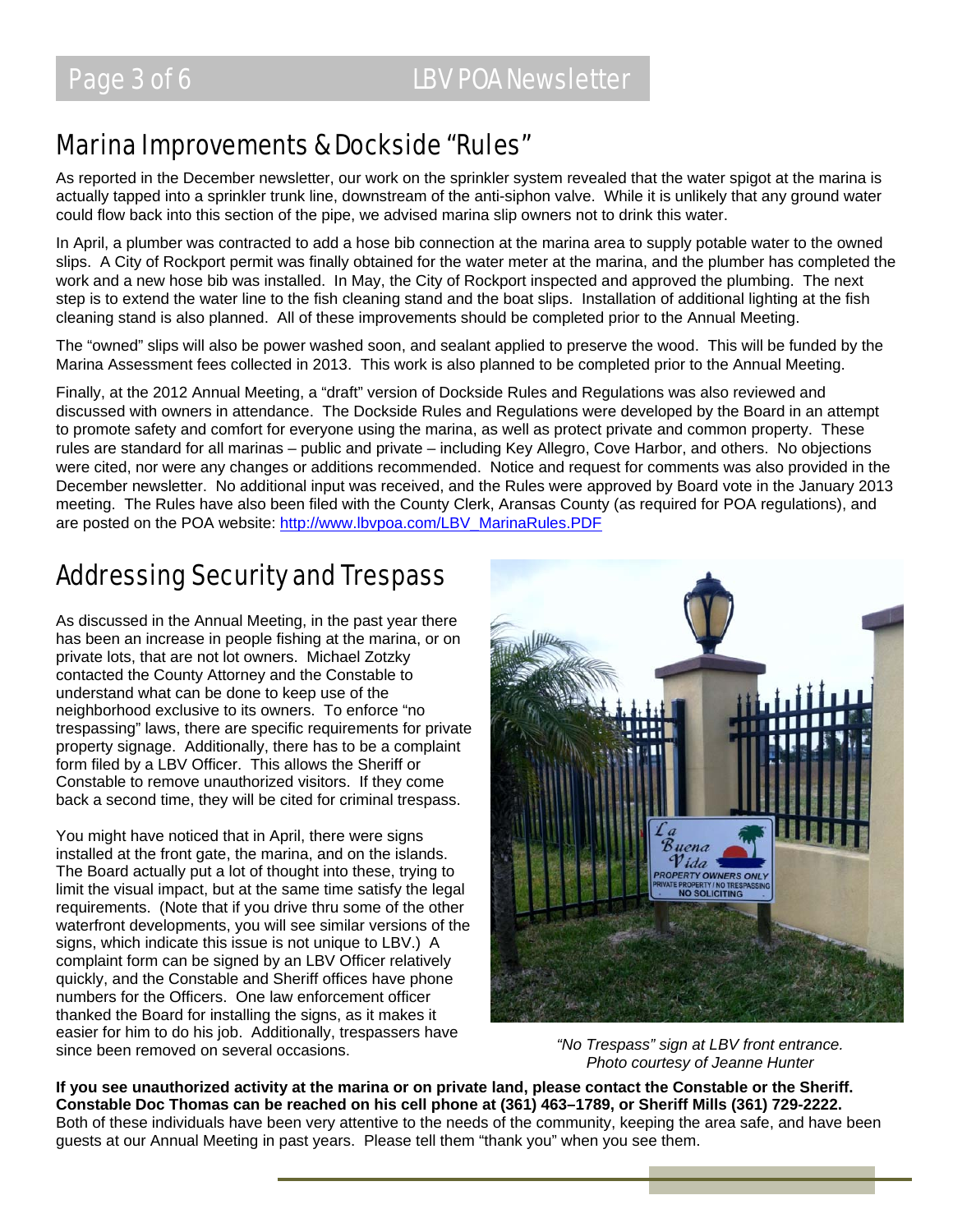

*"No Trespass" sign at LBV marina. Photo courtesy of Jeanne Hunter* 

# Emergency Addresses

Following up on requests from the electric company and the phone company for the La Buena Vida entrance address, Jeanne Hunter researched how street addresses are assigned, and worked with the Aransas County Tax Appraisal office to assign street numbers for the front entrance and marina area. These are added to the Global Information System (GIS) used by official emergency response teams. The new street addresses are as follows:

Front entrance - 3399 HWY 35 N, Aransas Pass, TX 78336 Marina area - 22-A La Buena Vida Drive, Aransas Pass, TX 78336

A small sign to display the address number 22-A has been erected at the marina. The entrance sign should be installed shortly. It is suggested that you record these addresses in case of emergency. (Maybe store them in your cell phone "notes".)

# Island Landscaping

At the 2012 Annual Meeting, there was a discussion about the appearance of the lake islands, and the possibility of replacing the palm trees that were originally on the islands. Bob Hardesty stated that the big island in front of his home has water and electric available. The Board agreed to research the possibility of some plantings on at least this island.

Jeanne Hunter and Gayly Opem attended a seminar hosted by the Aransas County Master Gardner's on the topic of native plants. The seminar was presented by Dave Ilfrey with Native Dave, a local consultant with expertise on re-establishing native plants. In February, the Board authorized a small expenditure for consultation with Dave Ilfrey. Jeanne, Gayly and Dave met in late February, walked some of the wetland area, and viewed the islands from the Hunter backyard.

Dave identified several Chinese Tallow trees in the wetlands areas. These trees are on the invasive list, and he recommended they be removed as soon as possible. (These have since been removed by the LBV maintenance crew.) In addition, Dave warned that in several areas the turf grass is beginning to creep into the designated wetlands, and should be removed to guarantee that the turf grass does not overgrow the wetlands entirely.

Dave felt we could improve the appearance of the islands with some landscaping, but warned against planting mature trees. He provided a list of recommended plants, and a drawing of a possible planting design for the big island. Plants need to be young, so that the roots become accustomed to the salt water environment as they mature. The Board agreed to authorize the removal of the Chinese Tallow trees and research a removal plan for the turf grass issue.

The next step is to determine if water and electric is available on the big island, as no planting should be considered unless we can insure the proper amount of water is available for new plants. If water is available, the Board voted to continue working with Dave for a final design plan, plus obtaining the native plants which will be included in the design plan. The initial consulting fee will be waived if we proceed with the final design plan.

In April, the maintenance crew verified that the big island does have an electric cable from the island to an area behind the main gate to Phase II, but it is not connected to any power source, or meter. There is a water line that is visible on the island, but has not been located on the land side. Additionally, we have contacted the developers, but there are no drawings available that depict this line. Due to the drought, additional investigation has been put on hold for now. In the winter, there will likely be less vegetation in the Phase II area to deal with, and we will try to locate the water line.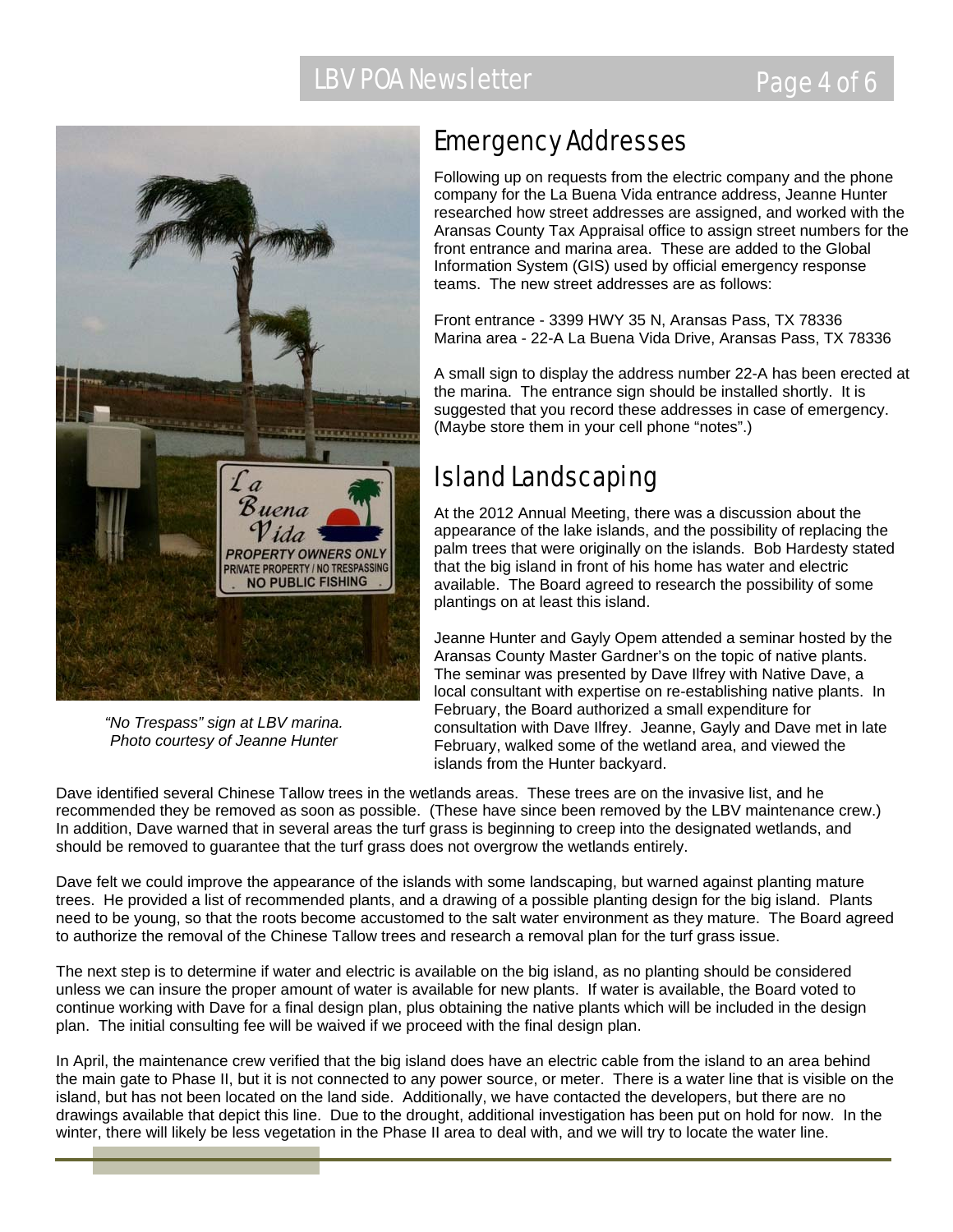### Other POA Business – Fireworks

At the 2012 Annual Meeting, Kari Hardesty brought up the possibility of using the lake area for a 4th of July fireworks display. She proposed including City by the Sea and Bahia Bay residents and asking for financial contributions from both neighborhoods. Meeting attendees were supportive of the idea, and the Board vowed to follow up and research the legal concerns and costs.

In January, Jeanne spoke with the CBTS Board regarding fireworks for the neighborhoods for the 4th of July. The CBTS Board is not interested in supporting fireworks in the area because they have a ban on fireworks. Additionally, LBV liability insurance does not endorse (i.e., cover any damage from) fireworks. The Board agreed to table this suggestion due to the potential liability issues, cost and drought conditions.

### Water Restrictions

LBV has water service provided by the City of Rockport. Rockport – as well as Aransas Pass, Port Aransas, Corpus Christi, etc. – have put in place restrictions on water usage, to address the drought conditions. La Buena Vida residents are currently able to water two days per week. (Which day depends on your street number.)

Prior to summer, the LBV maintenance crew performed a complete review of the entire sprinkler system. In addition to inspection and replacing broken heads, they mapped the system, revealing a total of 775 sprinkler system heads. Commercial entities – like the Association – are allowed to water on Tuesday and Friday. The LBV system is currently programmed to run two cycles on Tuesday. If conditions warrant, a Friday cycle will be added.

# Board of Director Meetings

The Association Board meets on the second Tuesday of each month. All meetings are open to property owners of La Buena Vida, with the occasional exception of executive sessions. The meetings typically start at 4:30 pm, but specific date and time is subject to change - especially as each of us also deal with business travel. So please contact Jeanne Hunter in advance if you with to attend a Board meeting.

#### Save the Date



Please Mark Your Calendar Now!